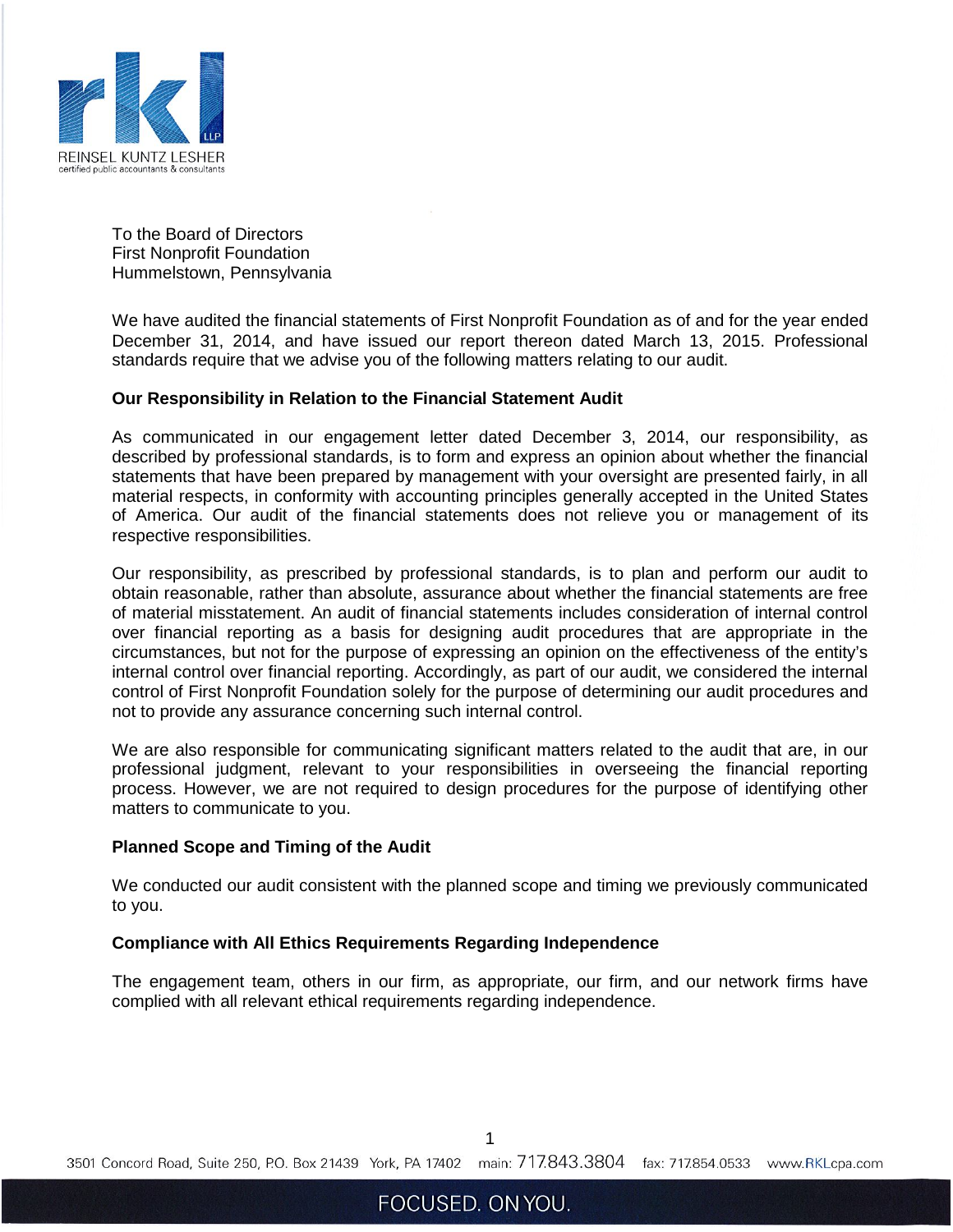# **Qualitative Aspects of the Entity's Significant Accounting Practices**

## *Significant Accounting Policies*

Management has the responsibility to select and use appropriate accounting policies. A summary of the significant accounting policies adopted by First Nonprofit Foundation is included in Note 2 to the financial statements. There have been no initial selection of accounting policies and no changes in significant accounting policies or their application during 2014. No matters have come to our attention that would require us, under professional standards, to inform you about (1) the methods used to account for significant unusual transactions and (2) the effect of significant accounting policies in controversial or emerging areas for which there is a lack of authoritative guidance or consensus.

## *Significant Accounting Estimates*

Accounting estimates are an integral part of the financial statements prepared by management and are based on management's current judgments. Those judgments are normally based on knowledge and experience about past and current events and assumptions about future events. Certain accounting estimates are particularly sensitive because of their significance to the financial statements and because of the possibility that future events affecting them may differ markedly from management's current judgments.

The most sensitive accounting estimates affecting the financial statements are the fair market value of investments, which were based on quoted and published market value.

We evaluated the key factors and assumptions used to develop the estimates and determined that they are reasonable in relation to the basic financial statements taken as a whole.

## *Financial Statement Disclosures*

Certain financial statement disclosures involve significant judgment and are particularly sensitive because of their significance to financial statement users. The most sensitive disclosures affecting First Nonprofit Foundation's financial statements relate to investments.

## **Identified or Suspected Fraud**

We have not identified or obtained information that indicates that fraud may have occurred.

# **Significant Difficulties Encountered during the Audit**

We encountered no significant difficulties in dealing with management relating to the performance of the audit.

## **Uncorrected and Corrected Misstatements**

For purposes of this communication, professional standards require us to accumulate all known and likely misstatements identified during the audit, other than those that we believe are trivial, and communicate them to the appropriate level of management. Further, professional standards require us to also communicate the effect of uncorrected misstatements related to prior periods on the relevant classes of transactions, account balances or disclosures, and the financial statements as a whole. There were no uncorrected misstatements.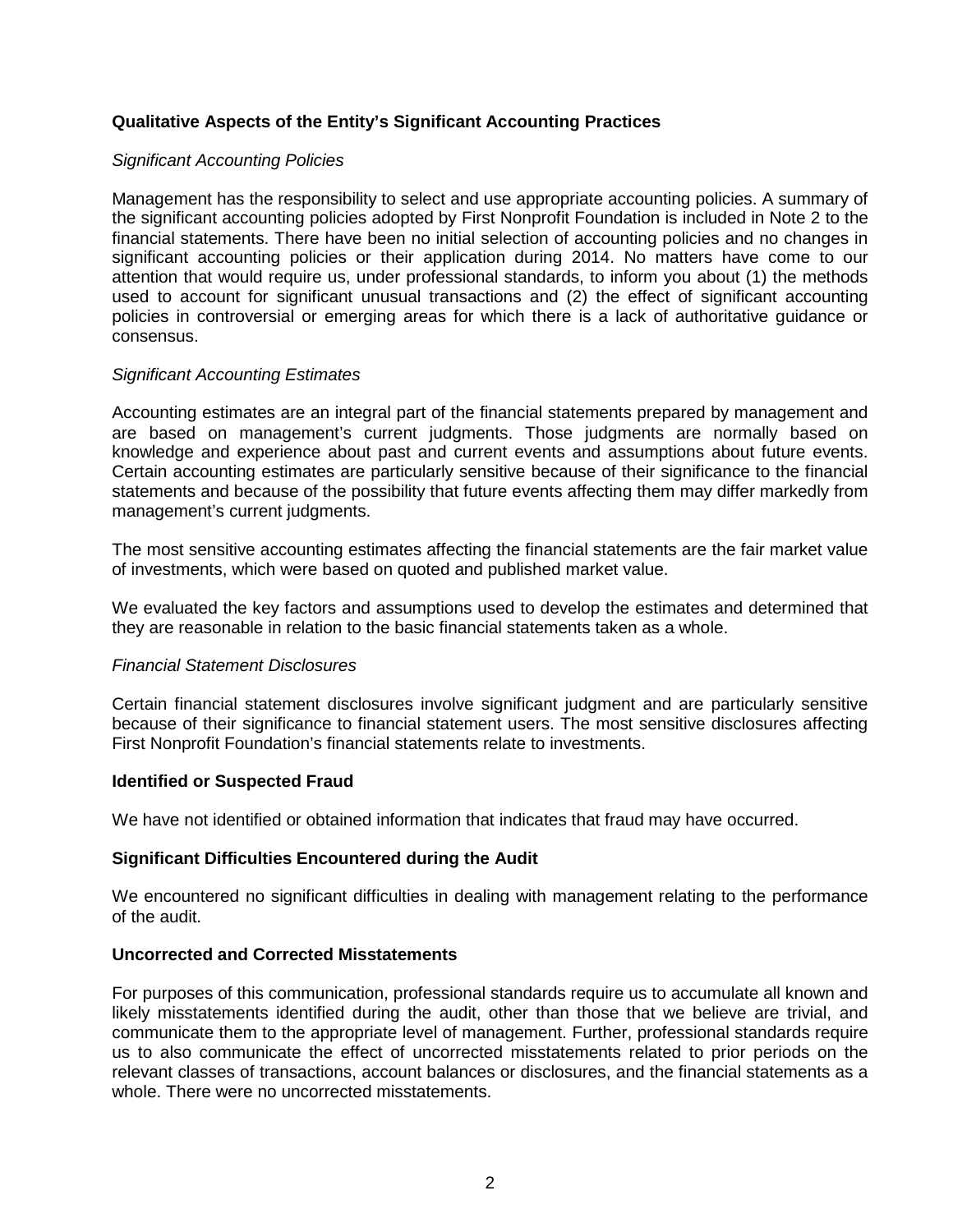In addition, professional standards require us to communicate to you all material, corrected misstatements that were brought to the attention of management as a result of our audit procedures. The attached misstatements that we identified as a result of our audit procedures were brought to the attention of, and corrected by management.

## **Disagreements with Management**

For purposes of this letter, professional standards define a disagreement with management as a matter, whether or not resolved to our satisfaction, concerning a financial accounting, reporting, or auditing matter, which could be significant to First Nonprofit Foundation's financial statements or the auditor's report. No such disagreements arose during the course of the audit.

#### **Representations Requested from Management**

We have requested certain written representations from management, which are included in the management representation letter dated March 13, 2015.

#### **Management's Consultations with Other Accountants**

In some cases, management may decide to consult with other accountants about auditing and accounting matters. Management informed us that, and to our knowledge, there were no consultations with other accountants regarding auditing and accounting matters.

#### **Other Significant Matters, Findings, or Issues**

In the normal course of our professional association with First Nonprofit Foundation, we generally discuss a variety of matters, including the application of accounting principles and auditing standards, business conditions affecting the entity, and business plans and strategies that may affect the risks of material misstatement. None of the matters discussed resulted in a condition to our retention as First Nonprofit Foundation's auditors.

This report is intended solely for the information and use of the Board of Directors and management of First Nonprofit Foundation and is not intended to be, and should not be, used by anyone other than these specified parties.

Reinsel Kinty Lesher UP

March 13, 2015 York, Pennsylvania